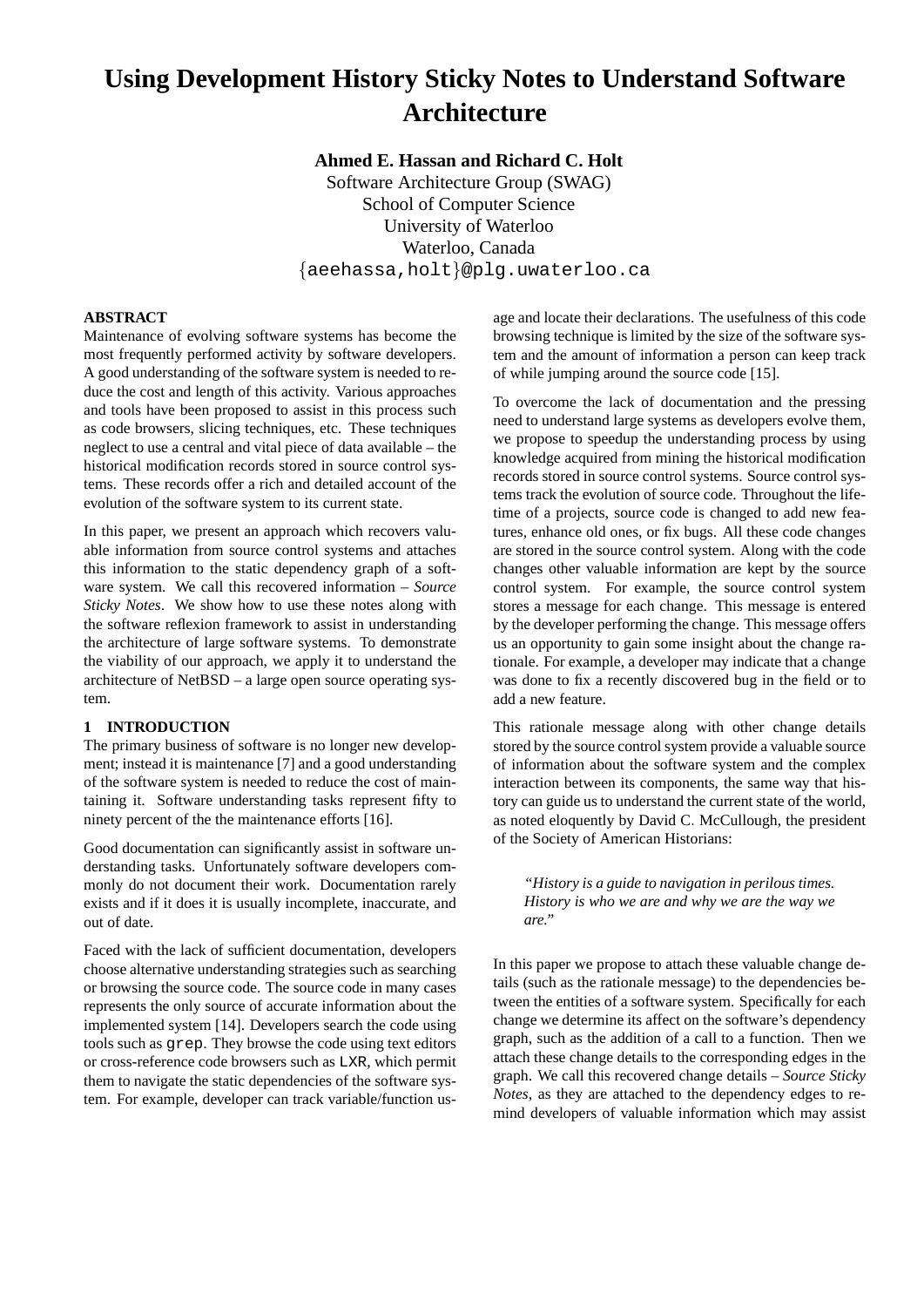them in understanding the system at hand.

#### **Organization of Paper**

The paper is organized as follows. Section 2 presents a process for understanding the architecture of a software system and breaks the process into three major steps. These steps are repeated by developers until they have a sufficient (good enough) understanding of the part of the system they are interested in. Then in Section 3, we overview the software reflexion framework which has been proposed by Murphy et al. to assist in understanding the structure of software systems. In section 4 we outline the key questions that developers pose during their investigation of the results of the reflexion framework. Furthermore, we demonstrate the benefit of using the source control data to address these questions. We introduce the idea of *Source Sticky Notes* – which augment static dependencies between source code entities and permit us to attach information derived from the source control data. In section 5, we describe the data stored in source control repositories and present the techniques we use to recover such data to build Source Sticky Notes. Then we demonstrate the viability of our proposed approach through a case study on the NetBSD operating system in Section 6. In Section 7, we describe related works and compare them to our approach. In Section 8, we summarize our findings and draw conclusions.

# **2 THE ARCHITECTURE UNDERSTANDING PRO-CESS**

The architecture of a software system describes the structure of the system at a high level of abstraction. Individual functions and even modules are not described in detail; instead, they are abstracted into higher level constructs such as subsystems. Subsystems and interactions between them are shown in an architecture document. A well documented architecture provides a good understanding of the entire software system and eases the understanding of the design decisions involving interactions among its subsystems. Unfortunately, software architectures are rarely documented. Therefore developers attempt to understand the architecture using the source code as the definitive guide.

The architecture understanding process followed by developers can be broken into three major steps: Propose, Compare, and Investigate (see Figure 1). These steps are repeated in an iterative manner by developers At first the developer *proposes* a conceptual breakdown of the software system – conceptual architecture. The conceptual breakdown defines the major components of the system and the interactions between them. This proposed conceptual breakdown is based on the developer's assumptions and intuition. In the following step, the developer *compares* her/his proposed conceptual breakdown with the actual source code.The developer *investigates* the results of the comparison. New knowledge is acquired from the source code and the developer updates her/his understanding of the software system. The developer would then propose an updated conceptual breakdown

based on the newly acquired knowledge. This process is repeated till the developer has acquired sufficient understanding of the architecture of the software system. The developer now moves on to tackling other challenges such as adding functionality or fixing bugs. This process is a simplification and abstraction of software understanding processes that were derived from our experience studying and working with large software systems [2, 8] and research by others based on observing the process performed by developers in industry to understand complex software systems [18].



**Figure 1:** Overview of the Architecture Understanding Process

We now discuss each of the steps in the architecture understanding process in detail.

#### **Propose**

In the propose step, the developer approaches a software system with a set of assumptions and preconceived ideas about its architecture and the interaction between its various subsystems. These assumptions are usually based on any available documentation for that system and the developers' previous interactions with that system or other similar systems. Unfortunately, the documentation for software systems rarely exists and if it does it is rarely up-to-date. Instead a developer relies on her/his current knowledge about the internals of the system, the knowledge she/he acquired from interviewing other developers (in particular senior ones) on the team, and her/his knowledge of the architecture of similar systems (*i.e.* the reference architecture) to form his assumptions. Influenced by these assumptions, the developer proposes an initial conceptual breakdown of the software system.

For example, a developer working on enhancing features in an operating system, might begin by proposing a conceptual breakdown of the operation system which consists of five conceptual subsystems: *File System*, *Memory Manager*, *Network Interface*, *Process Scheduler*, and an *Inter-Process Communication*. The developer might also assume that these subsystems interact in a particular fashion to implement specific features. For example, the *File System* would depend on the *Network Interface* to support networked file systems such as NFS. Or the *Memory Manager* would depends on the *File System* to support swapping of processes to disk when the system runs out of physical memory. These assumptions form the conceptual view of the software system and are influenced by the reference architecture of an operating system, descriptions of operating systems in text books, and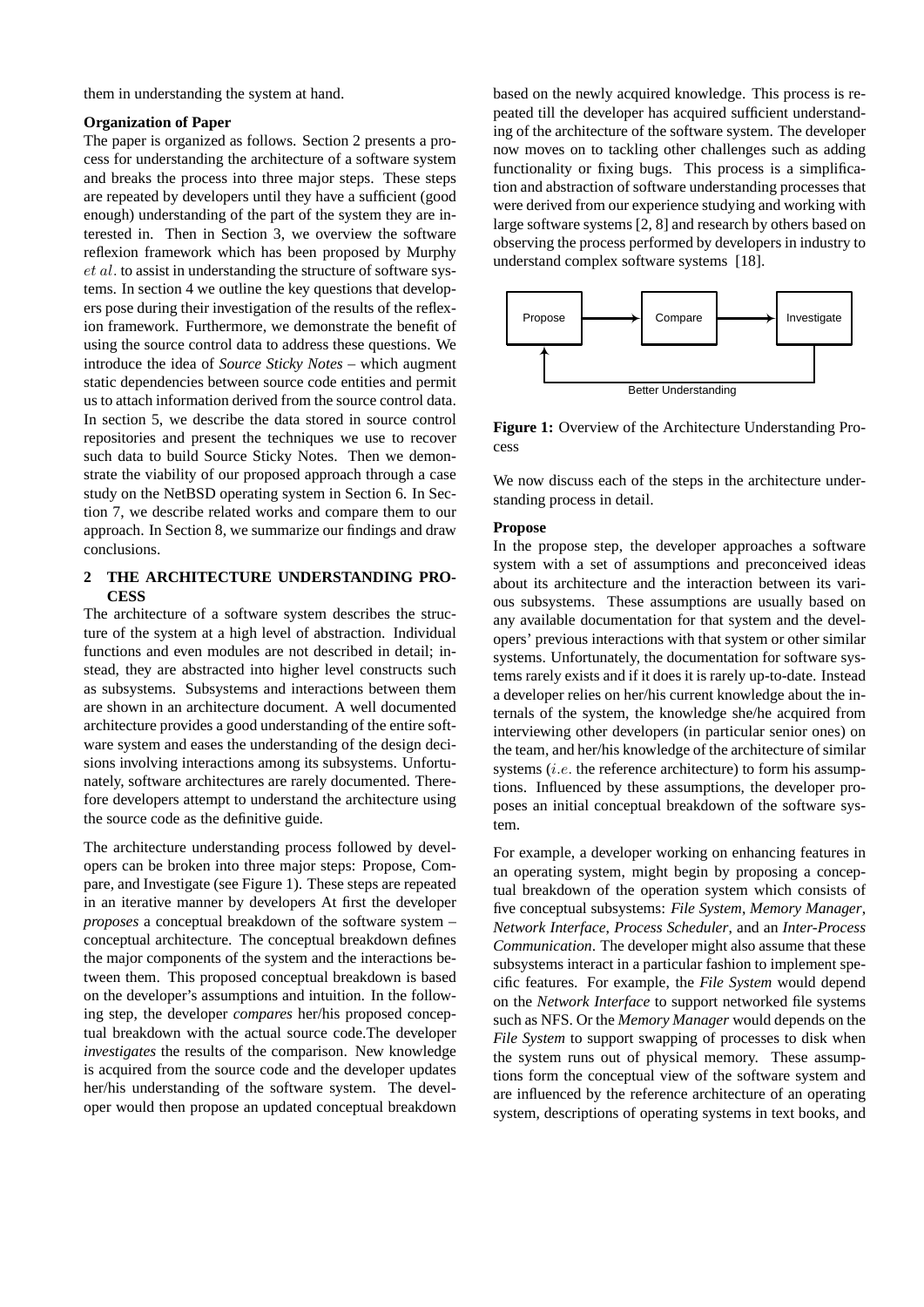available documentation about the system [2].

# **Compare**

The proposed conceptual breakdown of the software system is influenced by many assumptions. These assumptions must be verified. In the Compare step, these assumptions are compared against the actual implementation to either refute or support them. Several approaches and tools have been proposed to assist developers in the compare step. The software reflexion framework is an example of such approaches [11].

Once the developer has compared her/his conceptual breakdown with the actual implementation, she/he gains a more accurate view of the structure of the software system. Unfortunately, she/he are left with many unanswered questions about the interactions between the software's subsystem. The developer may find unexpected dependencies that indicate, for example, that the *Network Interface* uses the *Memory Manager*. The developer may find unexpected dependencies or may realize that expected dependencies are missing. These dependencies form the gaps between the conceptual understanding and the actual implementation. The developer needs to investigate the reasons for such gaps.

#### **Investigate**

The Investigate step of the understanding process is the most time and resource intensive step. The developer needs to determine the rationale behind the dependencies that caused the gaps. For example, given an unexpected dependency, the developer may need to determine if there are any good reasons for such a dependency to exists, or if the dependency is due to the misunderstanding of the developer who introduced it.

Research in recovering the software architecture has focused primarily on assisting developers in creating conceptual views of software systems and comparing them to the source code. Yet the process of investigating the results of the comparison has been neglected and it depends on ad-hoc methods such as reading source code, browsing documentation and newsgroup postings; and asking senior developers for clarifications about the current state of the system. For example puzzled by the unexpected dependency between the *Network Interface* and the *Memory Manager*, a developer may contact a senior developer to uncover the rationale behind such dependency.

Unfortunately uncovering this rationale may be difficult, as the senior developer may be too busy or may not recall the rationale for such dependency, the developer who introduced the dependency may no longer work on the software system, or the software may have been bought from another company or its maintenance out-sourced. Therefore the developer may need to spend hours/days trying to uncover the rationale behind such unexpected dependency. In some cases the rationale for an unexpected dependency may be justified due to, for example, optimizations or code reuse; or not justified due to developer ignorance or pressure to market.

The goal of our work is to support developers in the time consuming Investigate step. In the following section, we present the software reflexion framework which can be used to guide developers as they to understand the structure of large complex software systems. We then show how to integrate our approach (*Source Sticky Notes*) with the software reflexion framework to reduce the time needed by developers to understand a software system.

#### **3 THE SOFTWARE REFLEXION FRAMEWORK**

The software reflexion framework assists developers in understanding the structure of their software system. In particular, it provides support for the Propose and Compare steps of the architecture understanding process described in the previous section. Figure 2 illustrates the architecture understanding process based on the software reflexion framework:

- 1. Developers use their acquired knowledge about the software system to:
	- (a) *propose* several conceptual subsystems and dependencies between these subsystems. (*conceptual subsystems and dependencies between subsystems*)
	- (b) *propose* a mapping from the implementation the system *(i.e.* the source code in files/directories) to these conceptual subsystems. (*mapping src entities to subsystems*)
- 2. Developers *compare* their proposed conceptual system breakdown and the extracted concrete dependencies from the source code. Gaps such as missing expected dependencies or unexpected dependencies are noted.
- 3. Developers *investigate* the discovered gaps.



**Figure 2:** Architecture Understanding Process Using The Software Reflexion Framework

Once the gaps are investigated, the developers have a better understanding of the software system. They may choose to update their proposed conceptual breakdown.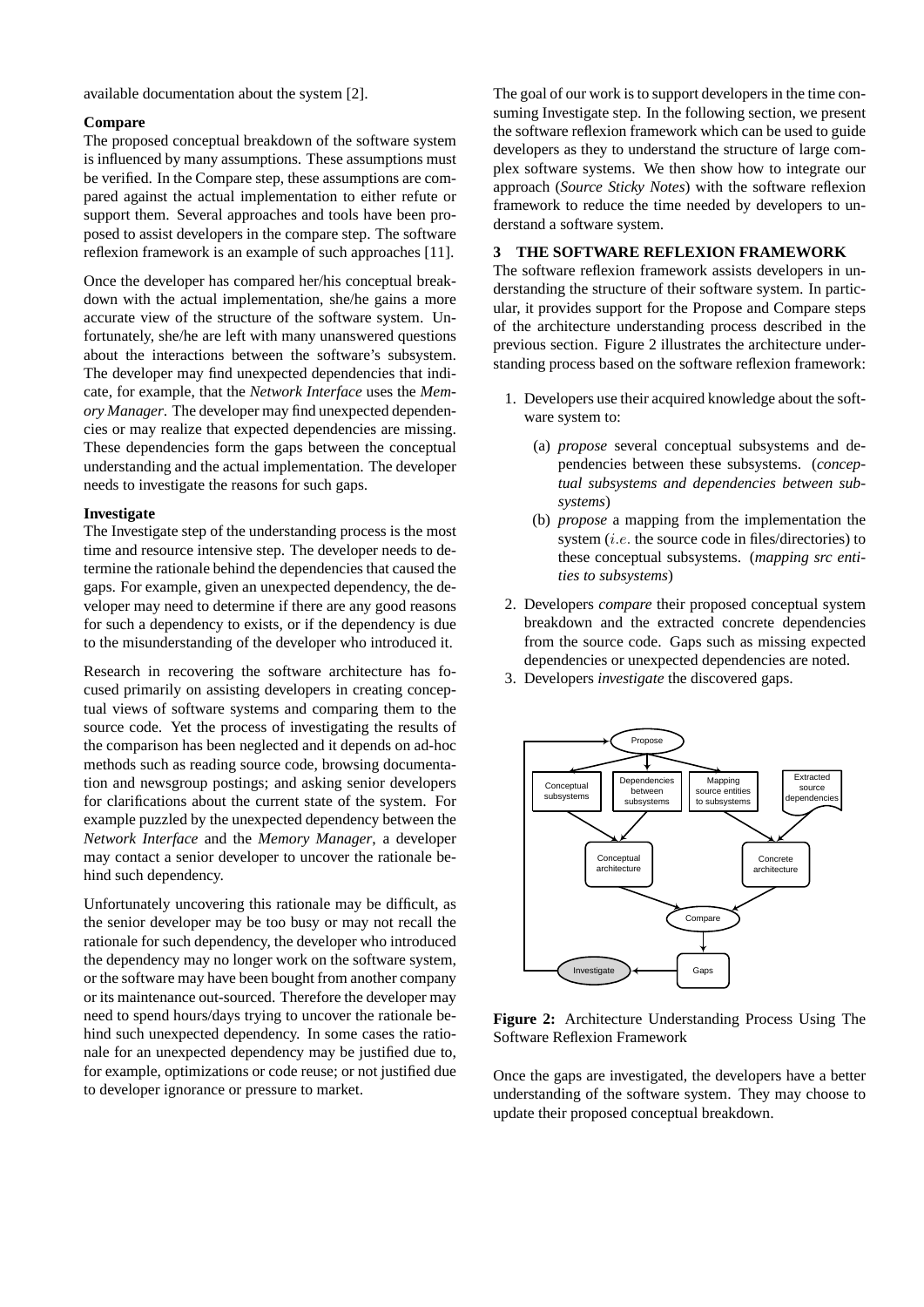

**Figure 3:** Conceptual View of an Operating System [2]

## **A Clarifying Example**

In this subsection, we give an example of using the software reflexion framework to understand the architecture of an operation system. For the first step in the reflexion framework, the developer proposes conceptual subsystems and dependencies between these subsystems. This proposal constitutes the conceptual architecture of the software system. Figure 3 shows a proposed conceptual architecture of an operating system, which a developer may derive based on her/his knowledge of the reference architecture of traditional operating systems and other documentation [2]. Next, the source code files are mapped to the conceptual subsystems. For example, all files in the "src\sched" directory may be mapped to the *Process Scheduler* subsystem, similarly all files in the "src\ipc" directory may be mapped to the *Inter-Process Communication* subsystem.

In the second step, dependencies between these conceptual subsystems are derived using a source extractor which parses the source code to recover concrete dependencies. For example if a file in "src\ipc" calls a function defined in another file in "src\sched" then this is considered to be a dependency relation between the *Inter-Process Communication* and *Process Scheduler* subsystems. These extracted dependencies along with the proposed mapping between files and conceptual subsystems form the concrete architecture of the software system. Now the concrete architecture is compared against the proposed conceptual architecture. Figure 4 shows a reflexion diagram which highlights the differences (gaps) between the proposed and the actual extracted dependencies among the subsystems. In this case all expected dependencies existed in the software system. There are two unexpected dependencies; these are the dashed lines in Figure 4.

In the third step, the developer investigates the discovered *gaps* between her/his conceptual view and the concrete (*as implemented*) view of the system. In particular for the example shown in Figure 4, she/he needs to uncover the reasons for:

• The *Process Scheduler* to depend on the *Inter-Process*



**Figure 4:** Reflexion Diagram for an Operating System

*Communication* and for

• the *Inter-Process Communication* to depend on the *Network Interface*.

Investigating such gaps is a challenging and time consuming task with no support provided by the reflexion framework. Ad-hoc methods such as interviewing senior developers, reading through project documentation or archived project communications are used to assist in the investigation. In the following section, we focus on the Investigate step (the grey oval in Figure 2). We categorize the types of dependencies highlighted by the reflexion diagram. Then we outline several types of questions posed by developers as they investigate the gaps. By carefully studying what is being investigated – the gaps – and how it is being investigated – the questions – we hope to understand better the needs of developers throughout this step. This should assist us in developing techniques to assist them.

# **4 INVESTIGATING DEPENDENCIES - THE W4 AP-PROACH**

As pointed out in the previous sections, the Investigate step is the most time consuming step in the architecture understanding process, with little support by software engineering research. In this section, we introduce the concept of *Source Sticky Notes*. These notes are derived from the source control system and can be used to assist developers in this step. Using these notes developers can gain insight about the rationale for gaps between their conceptual understanding of the software system and the actual implementation. But before we introduce these notes, we present two important aspects of the investigate step: the type of dependencies and the questions posed during investigations. These aspects will help us define the contents of the Source Sticky Notes proposed at the end of this section.

#### **Three Types of Dependencies**

The software reflexion framework focuses on identifying gaps between the conceptual understanding of the software system and its actual implementation. As developers investigate these gaps, they can classify the dependencies that ap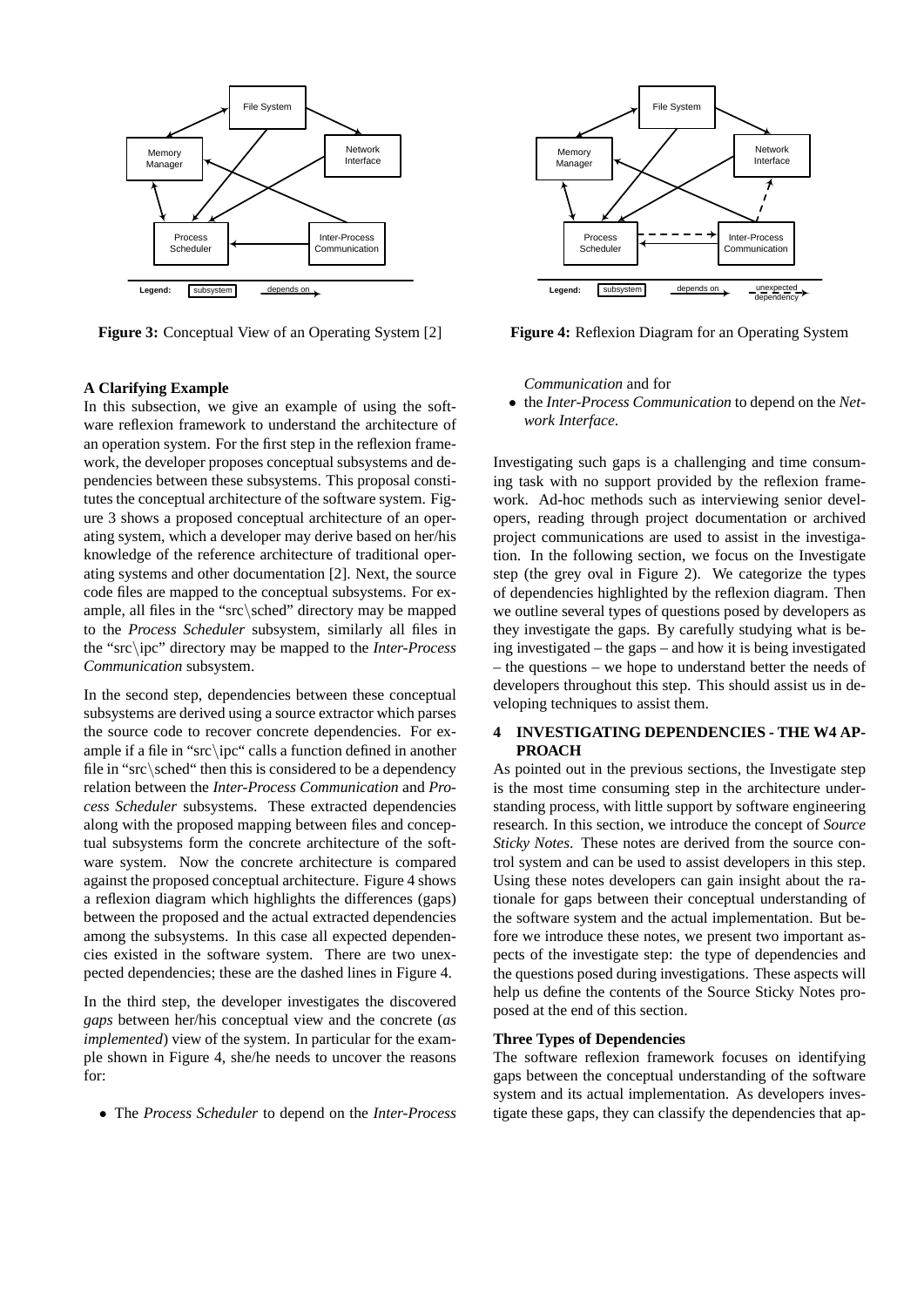pear in the reflexion diagram into the three types illustrated in Figure 5:

- **Convergences:** These are dependencies that exist in the software system as expected by the developer. It is possible that the reason for the existence of such dependencies does not match the rationale the developer had in mind. Yet, they are rarely investigated. Instead most of the focus of the investigation step is on the *Absences* and *Divergences*. These two latter types represent the gaps between the conceptual understanding and the actual implementation.
- **Absences:** These are *missing* dependencies that the developer expected to find in the software system but the concrete architecture revealed that they do not exist. Absences could be due to lack of knowledge of the developer investigating the system, changes in the architecture of the system, or removal of features. For example an operating system may no longer provide network support, therefore the Network Interface subsystem may not exist. Based on our experience of studying several large software systems, absences occur rarely.
- **Divergences:** These are *unexpected* dependencies that exist in the implemented software system. Divergences may be due to undocumented features, pressure to market, developer laziness, etc. For example, the operating system may have undocumented features such as supporting special hardware devices, or the source code may have been optimized by means of unusual or messy dependencies. Or during a tight release cycle a developer may have decided to bypass clean design principles to fix a bug or add a feature in a short time. Based on our experience, there are many divergences in software systems. In some extreme cases, we found systems in which almost every subsystem depends on every other subsystem. This poses a great challenge for developers as they would have to investigate a large number of divergences. Any tool support to assist them in the investigation would be appreciated and valuable.



**Figure 5:** Classification of Dependencies

## **Questions Posed During Investigation**

As developers investigate these dependencies, they pose various questions. The goal of these questions is to uncover the rationale for the missing and unexpected dependencies which in turn represent the gaps in understanding. We can classify these types of questions into four types. We call them the W4 questions – *Which? Who? When? Why?* We discuss these questions in detail.

- *Which?* Which concrete source code entities are responsible for these unexpected dependency in the concrete view? Based on the names of the entities involved in the dependency or their source code, the developer may be able to deduce the reason for the existence of such dependency. Unfortunately, this is not usually the case. Thus developers find themselves asking several other questions.
- *Who?* Who introduced an unexpected dependency or removed a missing dependency? A knowledge of this person gives developers hints and assists them in understanding the reasons for such gaps. A gap due to a change made by a novice developer may suggest that the developer is at fault and the change must be fixed. On the other hand, the change may have been performed by a senior developer with a well established record for producing high quality code. In that case, the investigating developer should have a good reason to believe that the senior developer introduced it for good reasons. Therefore, the investigating developer may consider adjusting her/his conceptual view of the system.
- *When?* When was the unexpected dependency added or the missing dependency removed? Even though a dependency being investigated had been introduced by a senior developer, one may want to ensure that this dependency was not introduced just to fix a critical bug under a tight release schedule and should be reworked. In that case, one may need to determine if the dependency was modified in the few days/hours before a release, hence suggesting it may be a hack just to get the product out of the door or if it is a justified dependency that the investigating developer should expect.
- *Why?* Why was this unexpected dependency added or why was an expected dependency missing? A knowledge of the rationale for the investigated dependency may be key in explaining the gap and would improve the developer's conceptual understanding of the system.

## **Source Sticky Notes**

In the previous two subsections, we gave an overview of the types of dependency gaps highlighted by the reflexion diagram and the types of questions posed by developers investigating these gaps. We noted that in large software systems, divergences are the most common type of gap highlighted by the reflexion diagram. We also noted that developers seek answers to several questions regarding these gaps. Since the reflexion diagram is based on static dependencies, it provides little support for developers who are searching for clues to uncover the rationale for the highlighted gaps.

Static dependencies are only capable of giving us a current static view of the software system without details about the rationale, the history, or the people behind the dependency relations. Such details are vital in assisting developers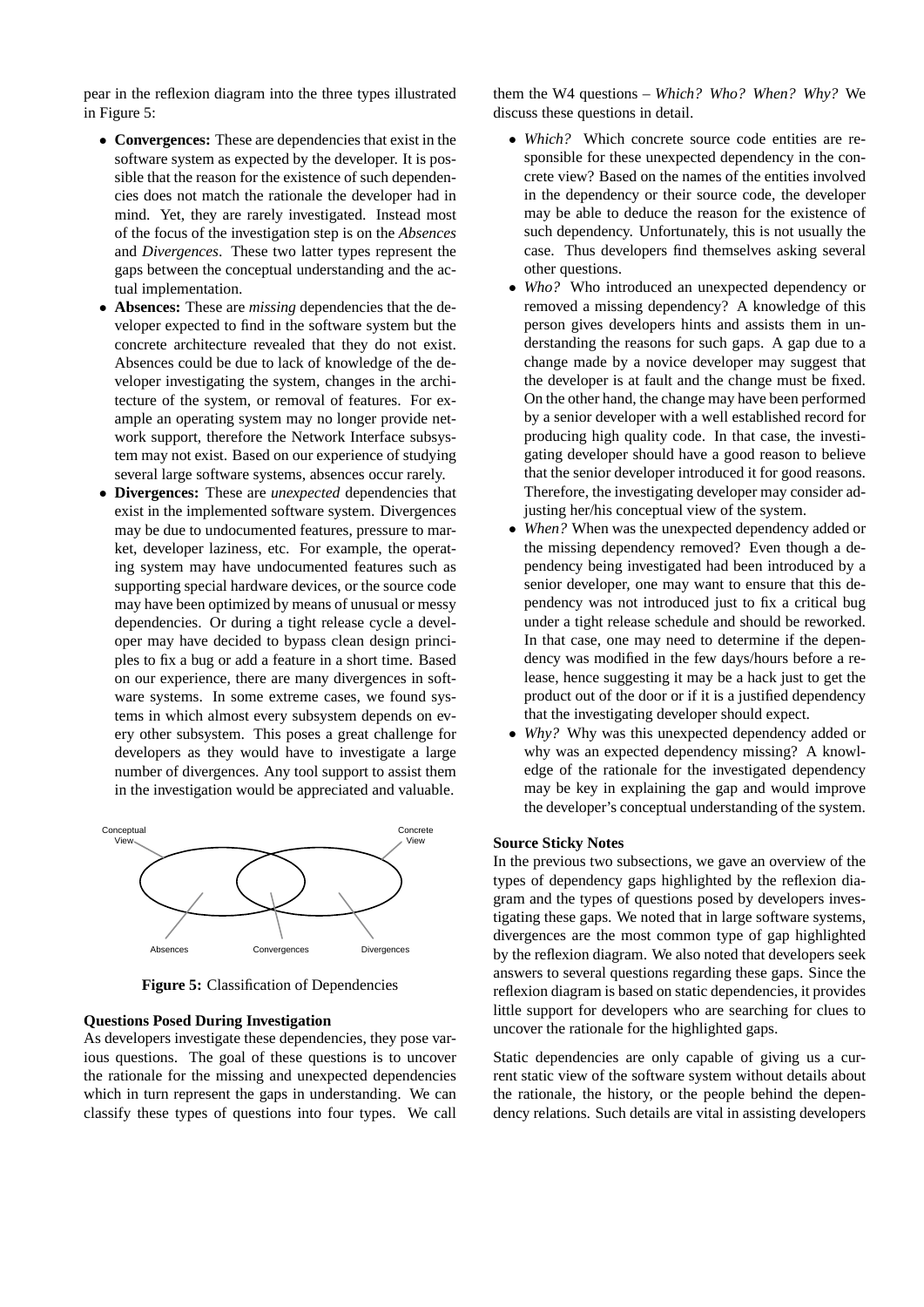through the understanding process.

To overcome the shortcomings of static dependencies, we propose to augment dependencies by attaching *Source Sticky Notes* to them. These notes specify various attributes for each dependency – such as the name of the developer, the rationale behind the addition or removal of a dependency, and the date the dependency was modified. These notes would make the job of the developer easier as they could help answer the W4 questions (*Which? Who? When? Why?*) posed by developers while investigating dependencies. In the fast paced world of software development with tight schedules and short time to market, manually recording such attributes for each dependency is neither possible nor practical, for the following reasons:

- 1. For established software projects, it would be a time consuming and error prone task for developers to go through each dependency in the software system and attach notes to it. In many cases the developer may no longer recall the reasons for the dependencies and in most cases won't recall the details for the other attributes such as the date it was modified.
- 2. For new projects, we would have to ensure that developers annotate each created dependency. Again this is extra work which most developers would not be interested in doing.

We conclude that attaching Source Sticky Notes to static dependencies would assist developers in improving their understanding of software systems, yet developing such sticky notes manually is a rather cumbersome and impractical option. To overcome this quandary, we propose using the historical modification information stored by source control systems. In the following section we give an overview of source control systems and present an approach to recover information from source control system to create Source Sticky Notes and to attach them to static dependencies.

## **5 SOURCE CONTROL SYSTEMS**

As a software system evolves to implement the various functionality required to fulfill customers requirements and stay competitive in the market, changes to its source code occurs. These changes are done incrementally over the lifetime of a project by its various developers. Source control systems as CVS or Perforce record the history of changes to the source code of the software system.

The source code of the system is stored in a source repository. For each file in the software, the repository records details such as the creation date of the file, modifications to the file over time along with the size and a description of the lines affected by the modification. Furthermore, the repository associates for each modification the exact date of its occurrence, a comment typed by the developer to indicate the rationale for the change, and in some cases a list of other files that were part of the change described by the developer's comment.

This detailed description of the history of code modification permits us to automatically build Source Sticky Notes for each dependency. Luckily, such data is already being entered by developers as part of their routine development process, thus generating these notes doesn't require any more time commitment by the developers.

Source control systems store the details of the modification at the line level of a file, which is not at the right level of detail for generating Source Sticky Notes. Therefore, we need to map source code changes to appropriate source code entities  $(i.e.$  functions, macros or data types). Once mapped we can determine if a change caused the addition or removal of a dependency. We can then associate modification attributes (developer, rationale, and date) to the modified dependencies between these mapped source code entities.

## **Attaching Sticky Notes to Static Dependencies**

To automate the attachment of sticky notes to static dependencies, we use a two pass approach to analyze the source control repository data:

- 1. In the first pass, each revision of a file is parsed and all defined entities (i.e. functions, macros or data types) are identified. In particular, we record their name, and their content. For example, file A may have two revisions: an initial revision containing four functions, and a second revision in which one of these functions is removed and another one added. By parsing each revision and identifying all the entities that were defined for all files throughout the development history of a project, we can generate the equivalent of a symbol table for a software system. In contrast to a traditional symbol table, this *historical symbol table* has all symbols (entities) that were ever defined in the project's lifetime.
- 2. Using this historical symbol table, we re-analyze each revision of each file. We locate for each entity in a revision which other entities it depends on in the historical symbol table. This produces a snapshot of the dependencies between all the entities of a software system at the exact moment in time of each revision of a file. Since the source control system stores a modification record for each revision of a file, we are able to attach a Source Sticky Note to new or removed dependencies for a revision. The Source Sticky Note contains the data recorded by the source control system for the corresponding modification record. Each Source Sticky Note has four subsections which can be used to answer the four types of questions posed in the W4 approach for investigating gaps: *Which? Who? When? Why?*

As a results of parsing each revision for each file, we have a *historical dependency graph*. This historical dependency graph is composed by successively combin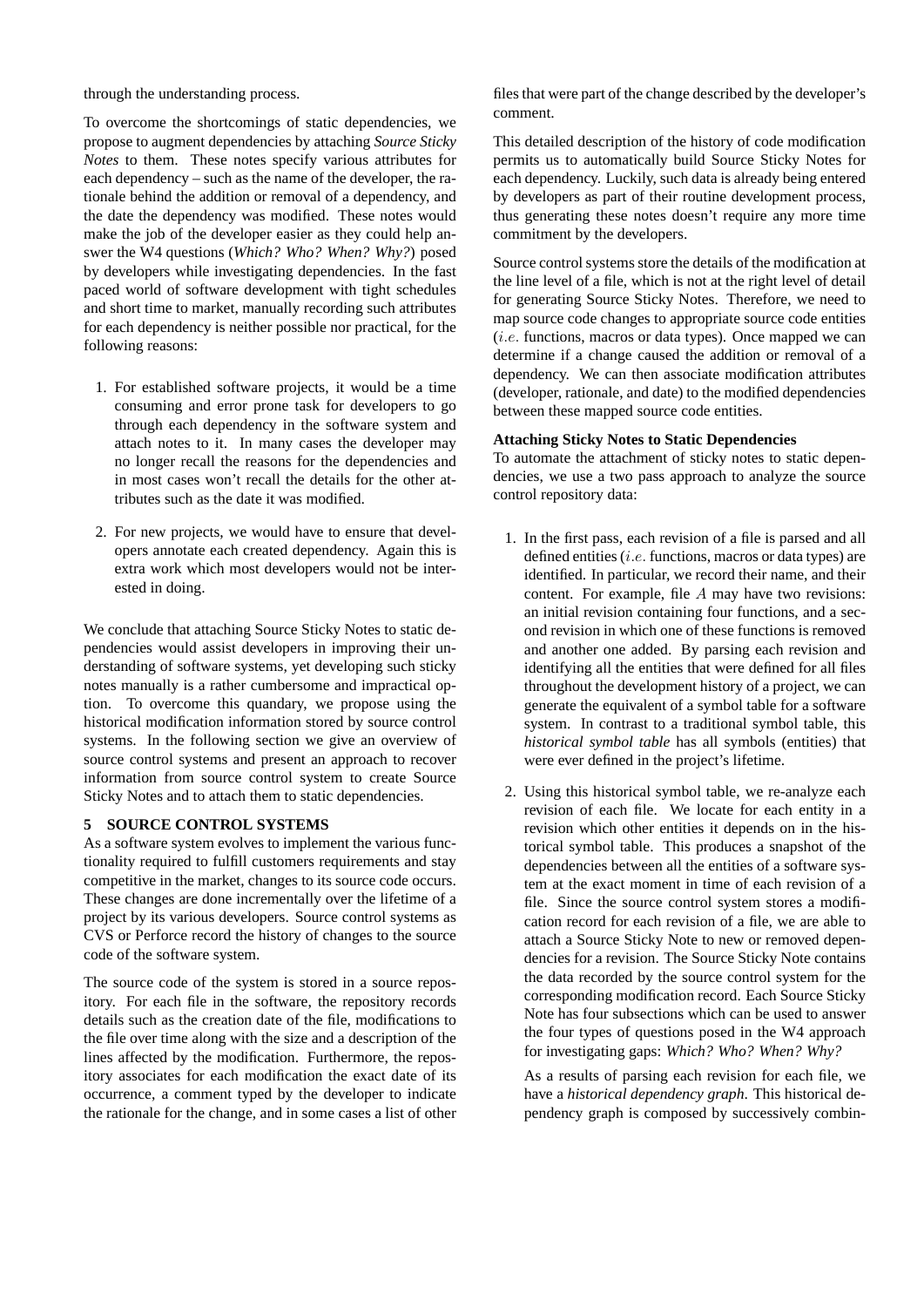ing snapshots of dependency graphs for all revisions of all files throughout the lifetime of a software project.

The historical dependency graph is then used to assist developers to investigate dependency gaps. Each dependency in the software system has attached to it Source Sticky Notes for each change that has affected that dependency. Thus a developer can read all the Source Sticky Notes attached to any dependency.

We found that the order of the Source Sticky Note can speed up the understanding process. For an unexpected dependency, the first attached Source Stick Note to that dependency has usually enough information to uncover the rationale for such a dependency. This note corresponds to the first change that introduced this dependency in the software system. As for a missing but expected dependency that may have existed in the past, we found that the last Source Sticky Note attached to that dependency usually has enough details to uncover the rationale for such a dependency. To summarize for unexpected dependencies, we recommend reading the Source Sticky Notes in chronological order. As for expected but missing dependencies, we suggest reading the Source Sticky Notes in reverse chronological order.

The method of attaching Source Sticky Notes to static dependencies described in this subsection is a simplification of our actual implementation. A more detailed explanation is presented in [9]. Several optimizations are done to avoid re-parsing the revisions of files and to speed up the identification of dependencies. For a large system, such as NetBSD with around ten years of development, building the historical dependency graph takes over twelve hours. This is due to the long history of the project, the large size of its code base and the I/O intensive nature of our sticky notes recovery approach. Luckily, this process needs to be done only once with the results stored in an XML file which is reused throughout the investigation process. As the software system evolves, only the new revisions in the source control system need to be analyzed to attach sticky notes corresponding to new changes to modified dependencies. The new sticky notes are appended to the previously generated XML file. By keeping the Source Sticky Notes up to date developer can use them during the development to understand the rationale behind the interactions among the various entities in a software system.

#### **6 CASE STUDY**

To validate the usefulness of our approach we carried out a case study on *NetBSD*. We chose NetBSD as our case study for two reasons:

- NetBSD is a large long lived complex software system. It is being developed by a large number of developers and runs on over thirty hardware platforms.
- In addition, NetBSD (in particular the virtual memory component) was used by Murphy et al. as a case study

in [11] to demonstrate the usefulness of the reflexion framework. By using the same case study system, we can reuse the published conceptual view with its same mapping of source file to conceptual subsystems. This allows us to focus on showing the benefits of our approach in speeding up the investigation of gaps and improving the understanding of large software systems.



**Figure 6:** Conceptual View of the NetBSD Virtual Memory Component

Figure 6 shows the conceptual view of the virtual memory component in the NetBSD operating system. In contrast to the figure shown in [11], we focus only on the six main subsystems and we show a dependency between two subsystems if they use a function, macro, data type or a variable defined in another subsystem. Following the steps described by reflexion framework (see Figure 2, we create the reflexion diagram shown in Figure 7



**Figure 7:** Reflexion Diagram for the NetBSD Virtual Memory Component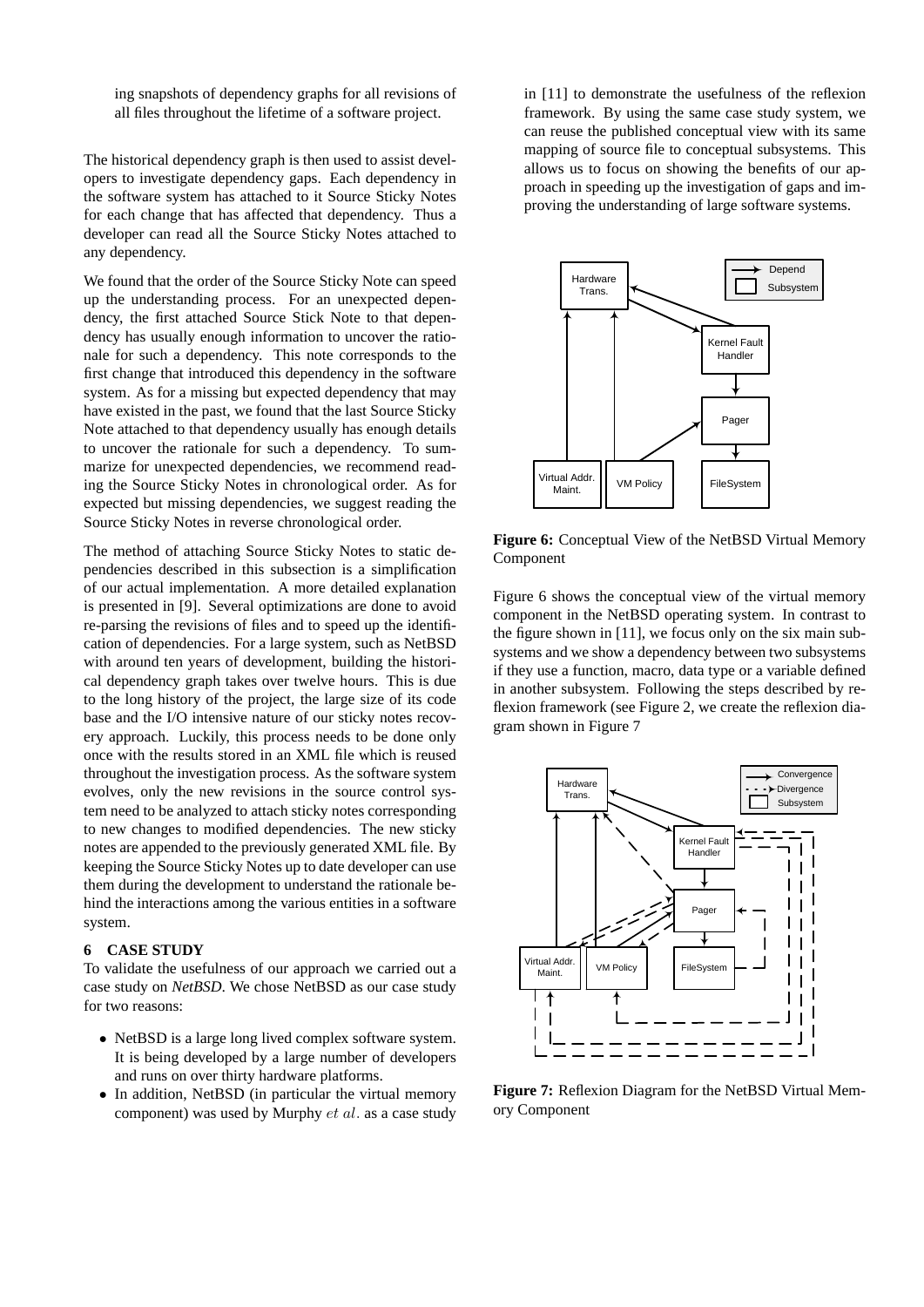We being by observing that there are no *absence* dependencies, which is a common situation in most systems we have studied. It is a very rare case to find missing expected dependencies, instead the more common case is to find a large number of *divergences* - such is the case for NetBSD. We find that we have eight unexpected dependencies - the dotted arrows in Figure 7.

To understand the rationale for each of these dependencies, we would seem to need to study the source code and consult members of the development team. This would be a time consuming task, due to the size of the source code and the size of the development team which is scattered throughout the world. Instead we use the historical dependency data with its sticky notes to speed up the process and to focus on the most troublesome dependencies. We start by investigating *when* did these dependencies appear in the source code. To our surprise, all of the dependencies except two have been in the source code since day one. Thus, we consider these seven dependencies not to be as critical, as they have apparently been part of the original code and have not been introduced due to decays in the design. It may be the original implementation had weaknesses but for now we focus on the two unexpected dependencies that were added after the start of the project, they are:

- The dependency from *Virtual Address Maintenance* to *Pager*.
- The dependency from *Pager* to *Hardware Translation*.

Investigating the dependency from the *Virtual Address Maintenance* to *Pager*, we ask *what* is the reason for the the creation of such dependency. Given this is an unexpected dependency we look at the attached Source Sticky Notes in chronological order. We look at the first Source Sticky Note (shown in Figure 8). The note shows the source code dependency *which* caused the dependency between these two subsystems. The note also records the name of the developer *who* introduced the dependency and *when* it was introduced. Furthermore, the note displays the comment entered by the developer when the change was performed. This comment gives the rationale (*why*?) for this dependency.

| Which? | vm_map_entry_create (in src/sys/vm/Attic/vm_map.c)<br>depends on pager_map (in/src/sys/uvm/uvm_pager.c)                                                                                                                                                                                                                                    |
|--------|--------------------------------------------------------------------------------------------------------------------------------------------------------------------------------------------------------------------------------------------------------------------------------------------------------------------------------------------|
| Who?   | cgd                                                                                                                                                                                                                                                                                                                                        |
| When?  | 1993/04/09 15:54:59<br>Revision 1.2 of src/sys/vm/Attic/vm_map.c                                                                                                                                                                                                                                                                           |
| Why?   | from sean eric fagan:<br>it seems to keep the vm system from deadlocking the<br>system when it runs out of $swap$ + physical memory.<br>prevents the system from giving the last page(s) to<br>anything but the referenced "processes" (especially<br>important is the pager process, which should never<br>have to wait for a free page). |

**Figure 8:** Source Sticky Note for Dependency from *Virtual Address Maintenance* to *Pager*

We conclude that this dependency was added to prevent the system from deadlocking under special circumstances. We can investigate other Source Sticky Notes attached to the dependency between these two subsystems if needed.

We now focus on the other unexpected dependency – the dependency from the *Pager* to *Hardware Translation* subsystem. Since this is another unexpected dependency, we read the Source Sticky Notes attached to the dependency in chronological order. The first Source Sticky Note (shown in Figure 9 uncovers the rationale for such dependency. The dependency was introduced to fix a bug on multiple process (MP) systems.

| Which? | uvm_pagermapin (in src/sys/uvm/uvm_pager.c) depends on<br>pmap kenter pgs (in src/sys/arch/arm26/arm26/Attic/pmap.c)                                                                                                                                                                                                                                                                                                                                           |
|--------|----------------------------------------------------------------------------------------------------------------------------------------------------------------------------------------------------------------------------------------------------------------------------------------------------------------------------------------------------------------------------------------------------------------------------------------------------------------|
| Who?   | thorpej                                                                                                                                                                                                                                                                                                                                                                                                                                                        |
| When?  | 1999/05/24 23:30:44;<br>Revision 1.17 of src/sys/uvm/uvm pager.c                                                                                                                                                                                                                                                                                                                                                                                               |
| Why?   | Don't use pmap_kenter_pgs() for entering pager_map<br>mappings. The pages are still owned by the object which is<br>paging, and so the test for a kernel object in<br>uvm unmap remove() will cause pmap remove() to be used<br>instead of pmap kremove().<br>was a MAJOR source of pmap remove()<br>This<br><b>VS</b><br>pmap kremove() inconsistency (which caused the busted<br>kernel pmap statistics, and a cause of much locking hair on MP<br>systems). |

# **Figure 9:** Source Sticky Note for Dependency from *Pager* to *Hardware Translation*

In this subsection, we have shown how we can easily and rapidly investigate unexpected dependencies. A large number of unexpected dependencies have been in the source since the start of the project. For these initial dependencies, we can use the same approach presented in this subsection. For example, investigating the reason for the unexpected dependency from the *Hardware Translation* to the *VM Policy* subsystem, the first Source Sticky Note does not reveal much about the rationale for the dependency other than saying that the project has commenced. We examine subsequent Source Sticky Notes to discover that this dependency is due to the same reasons as the investigated unexpected dependency from the *Pager* to the *Hardware Translation* subsystems.

## **Investigating Removed Dependencies**

In the NetBSD case study, we did not find any expected dependencies that were missing in the implementation of the system. A study of the history of NetBSD shows that some dependencies existed at some point in time but are no longer there. Examples of such dependencies are:

- *Filesystem* to *Virtual Address Maintenance*.
- *Hardware Translation* to *VM Policy*.

Examining the Source Sticky Notes attached to the missing dependencies, we can discover the rationale for the removal of a dependency. We read the last Source Sticky Note at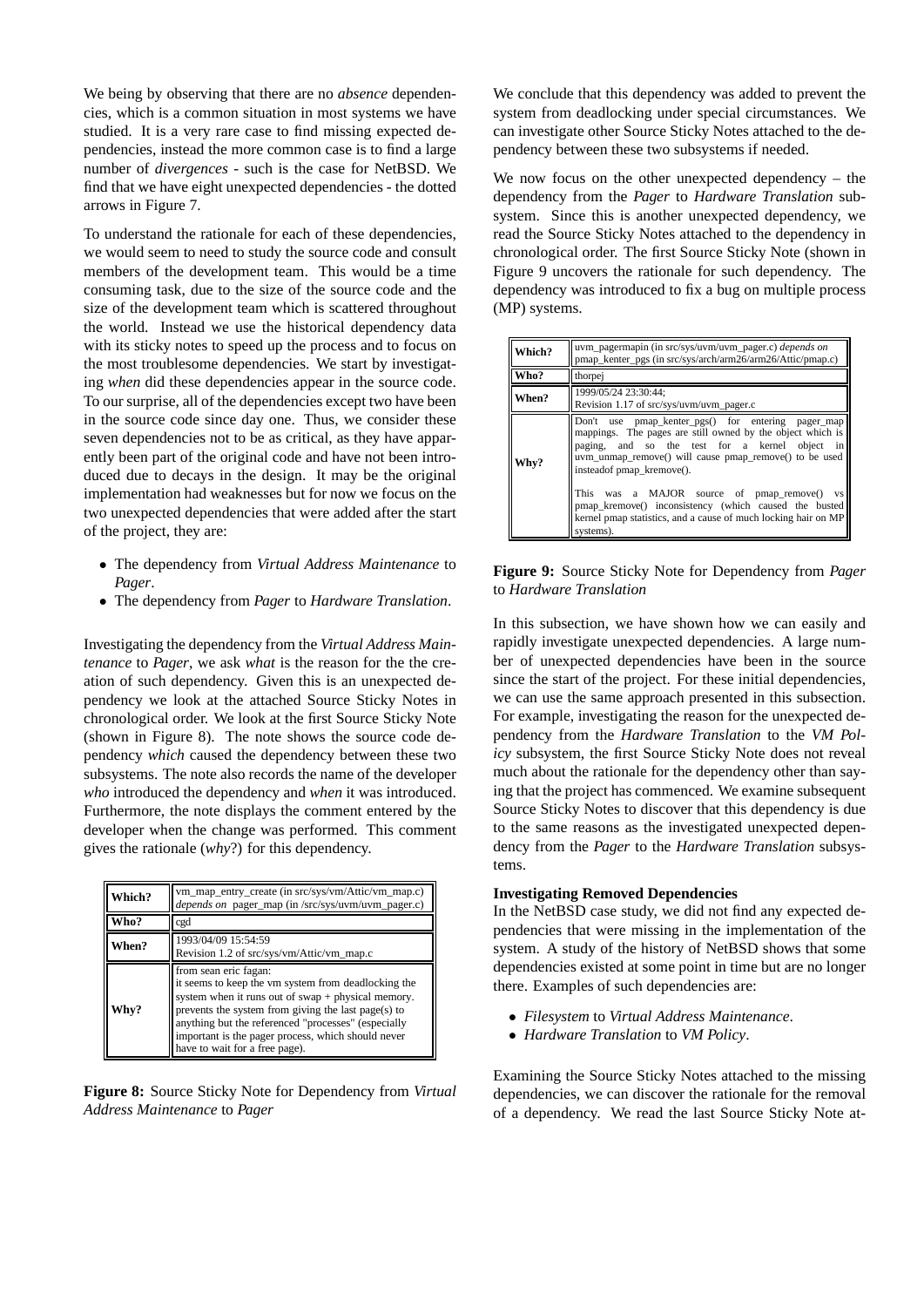tached to a removed dependency as it corresponds to the change that removed the dependency and would ideally give us the rationale for removing the dependency. For the first case, we see that, the dependency was removed as it was the result of a fix to a previous incorrect change (see Figure 10).

| Which? | mfs_strategy (in.src/sys/ufs/mfs/mfs_vnops.c)<br>depends on vm_map (in src/sys/vm/Attic/vm_map.h) |
|--------|---------------------------------------------------------------------------------------------------|
| Who?   | thorpej                                                                                           |
| When?  | 2000/05/19 20:42:21;<br>Revision 1.23 of src/sys/ufs/mfs/mfs_vnops.c                              |
| Why?   | Back out previous change; there is something<br>Seriously Wrong.                                  |

**Figure 10:** Source Sticky Note for Dependency from *File System* to *Virtual Address Maintenance*

As for the *Hardware Translation* to *VM Policy* dependency, the last sticky note attached to that dependency indicates it was removed as part of a clean up and re-organization of the include files in the software system.

# **Discussion of Results**

In this case study, we have shown the benefits of using historical data stored in source control systems to understand the dependencies between the subsystems of a large software system. The approach is highly dependent on the quality of comments and notes entered by developers when they perform changes to the source code. Luckily for many large software systems (in particular open source systems [5]), these comments are considered as a mean for communicating the addition of new features and narrating the progress of the project to the other developers. Hence developers are willing to put effort into entering correct and useful comments. This may not be the case for other systems. For these other systems where developers do not enter useful comments in the source control system, the source code remains the definitive and only option for investigating dependencies.

Throughout the investigation, we found ourselves performing three types of operations - given a particular dependency retrieve the initial, last or all Source Sticky Notes attached to it. These operation are performed very fast (*interactively*) in contrast to building the historical dependency graph which requires many hours to generate. In the current implementation the system is text based but integrating such a system with a graphical interface would be beneficial. It would permit developers to simply right click on an unexpected dependency and a number of relevant Source Sticky Notes could pop up in a floating window.

This paper and case study focused on using Source Sticky Notes to enhance the understanding of the architecture of software systems. Throughout the architecture understanding process the source code of the software system does not change, instead the main emphasis is on improving and enhancing the conceptual understanding of the developer so the conceptual understanding and the concrete implementation no longer have gaps between them. Another possible application for Source Sticky Notes is for architecture repair. The architecture repair process focuses on understanding the architecture of a software system, and on performing changes to either the conceptual understanding or to the system implementation to bridge the gap [17]. Source Sticky Notes can assist the developer in performing the changes to the source code during the architecture repair process as well.

# **7 RELATED WORK**

Several researchers have proposed the use of historical data related to a software system to assist developers in understanding their software system and its evolution. Chen et al. have shown that comments associated with source code modifications provide a rich and accurate indexing for source code when developers need to locate source code lines associated with a particular feature [5]. We extend their approach by mapping changes at the source line level to changes in source code entities, such as functions and data structures, and the dependencies between them. Furthermore, we map the changes to dependencies between source code entities.

Murphy *et al.* argued the need to attach design rationale and concerns to the source code [1, 13]. They presented approaches and tools to specify and attach rationale to the appropriate source code entities. The processes specified in their work are manual and labor intensive, whereas our approach uses the source code comments and source control modification comments to automatically build a structure to assist developers in maintaining large code bases. Since our approach is automated, we avoid the problem of trying to get developers to specify, attach, and maintain this rational.

Bratthall *et al.* have shown the significance of design rationale in assisting developers perform code changes for some software systems [3]. Our approach provides a tool to recover some of the rationale automatically. Keller et al. suggested the recovery of patterns from the source code as a good indicator of decision rationale [10].

Design rationale includes: the issues addressed, the alternatives considered, the decision made, the criteria used to guide the decision, and the debate developers went through to reach such decision [4]. Our approach assumes that the text entered by the developer performing a change will cover some of these points, hence it will be useful in recovering part of the rationale. Richter et al. offer support to recover the full design rationale [12]. They propose a tool to capture discussions and drawings during architectural meetings. These captured meetings should ideally contain enough information to assist in recovering the rationale of a system. Their system provides no benefit for legacy systems where such meetings have not been captured.

Lastly, Cubranic et al. presented a tool which uses other types of captured project discussions such as bug reports, news articles, and mailing list posting to suggest pertinent